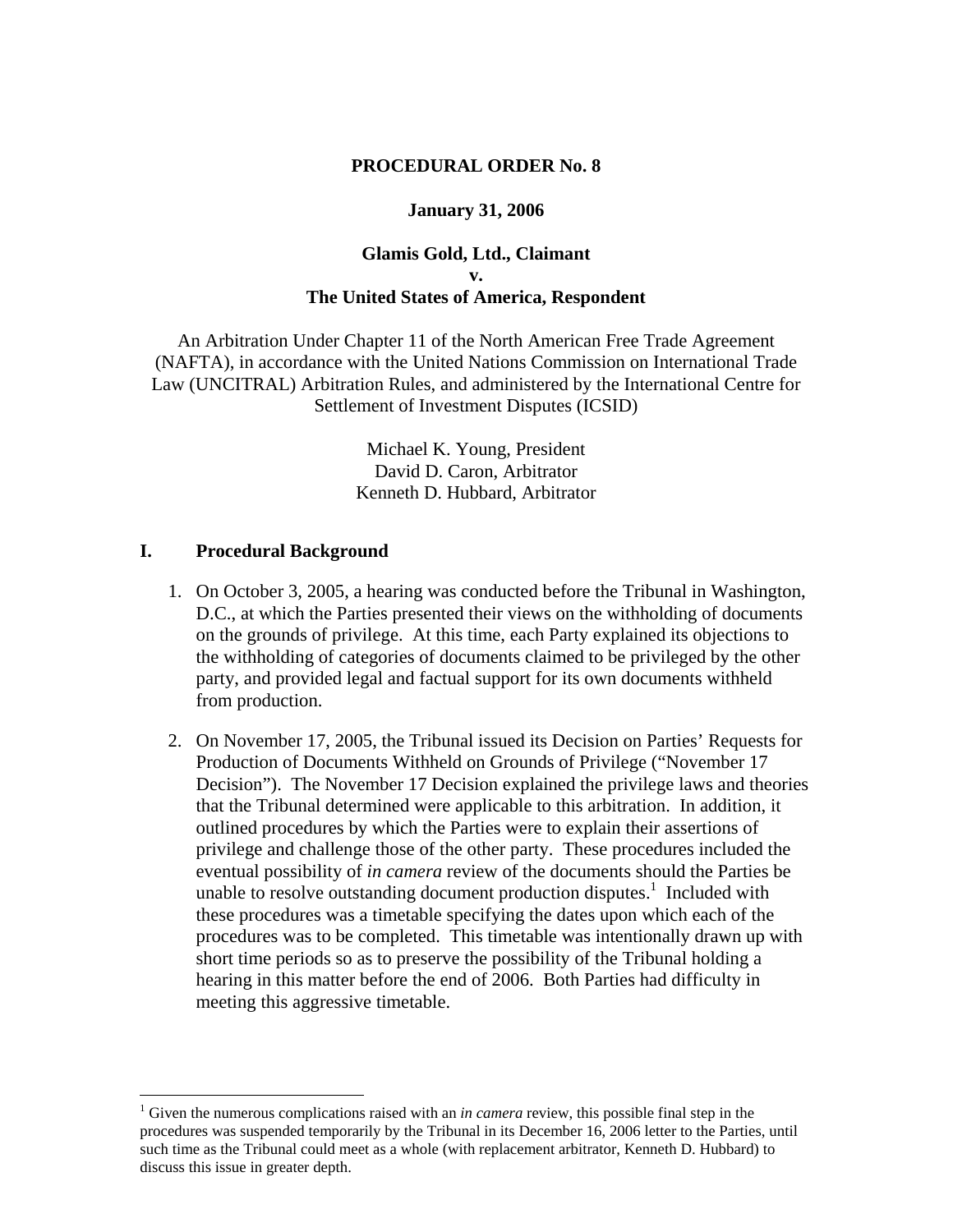- a. With respect to documents withheld by the Claimant on grounds of the attorney-client and work product privileges, an amended privilege log was to be provided to the Respondent by December 1, 2005. Respondent was to respond with any challenges to such assertions of privilege by December 13, 2005. Finally, the Tribunal was to be informed by January 3, 2006, if the Parties were unable to resolve any issues of production with respect to this set of documents<sup>2</sup> – this date was later extended to January 16, 2006.<sup>3</sup> Claimant produced some documents and an amended privilege log to Respondent on December 12, 2005. It does not appear that the Respondent has, of yet, made any further objections to Claimant's continued withholding of documents. Respondent has not raised any specific disputed documents with the Tribunal.<sup>4</sup>
- b. With respect to documents withheld by Respondent on grounds of the attorney-client, work product and deliberative process privileges, the expected timetable requested by the Tribunal for various procedures and the actual dates of completion are as follows:
	- i. On a document-by-document basis, Claimant was to list its specific objections to Respondent's claims of privilege or seek further explanation of such by December 1, 2005.<sup>5</sup> It timely met this deadline.<sup>6</sup>
	- ii. In response, Respondent was requested to provide a more detailed explanation of the basis for the assertion of privilege and, if applicable, an objection as to the materiality of the requested document by December 13,  $2005<sup>7</sup>$  – this was later extended at Respondent's request to January 5, 2006.8 Respondent provided further explanation for its assertions of privilege, as well as supplemental privilege logs and supporting affidavits for documents produced by the Imperial County Planning/Building Department, the Advisory Council on Historic Preservation, and the United States Department of the Interior ("DOI") on January 10, 2006,<sup>9</sup> a

 $\overline{a}$ 

<sup>&</sup>lt;sup>2</sup> See November 17 Decision at para. 28(a)-(c).<br>
<sup>3</sup> See Tribunal's December 7, 2005 letter to the Parties.<br>
<sup>4</sup> See Claimant's January 19, 2006 letter to the Tribunal.<br>
<sup>5</sup> See November 17 Decision at para. 25(a), 33(a) Respondent, attaching Tab A: "Documents Requiring Further Description" (With respect to 40 documents withheld by the State of California for which Respondent provided amended privilege logs on November

<sup>30, 2005,</sup> Claimant requested further explanation and listed its objections on January 12, 2006).<br>
<sup>7</sup> See November 17 Decision at para. 25(b), 33(b) and 38(b).<br>
<sup>8</sup> See Tribunal's December 7, 2005 letter to the Parties *a* Tribunal (The Respondent believed it needed until January 10, 2005 to fully respond to Claimant's objections. The Tribunal, however, in an attempt to maintain the current schedule, provided an extension only until January 5, 2005).

<sup>9</sup> *See* Respondent's January 10, 2006 letter to Claimant, attaching tabs A-I and K.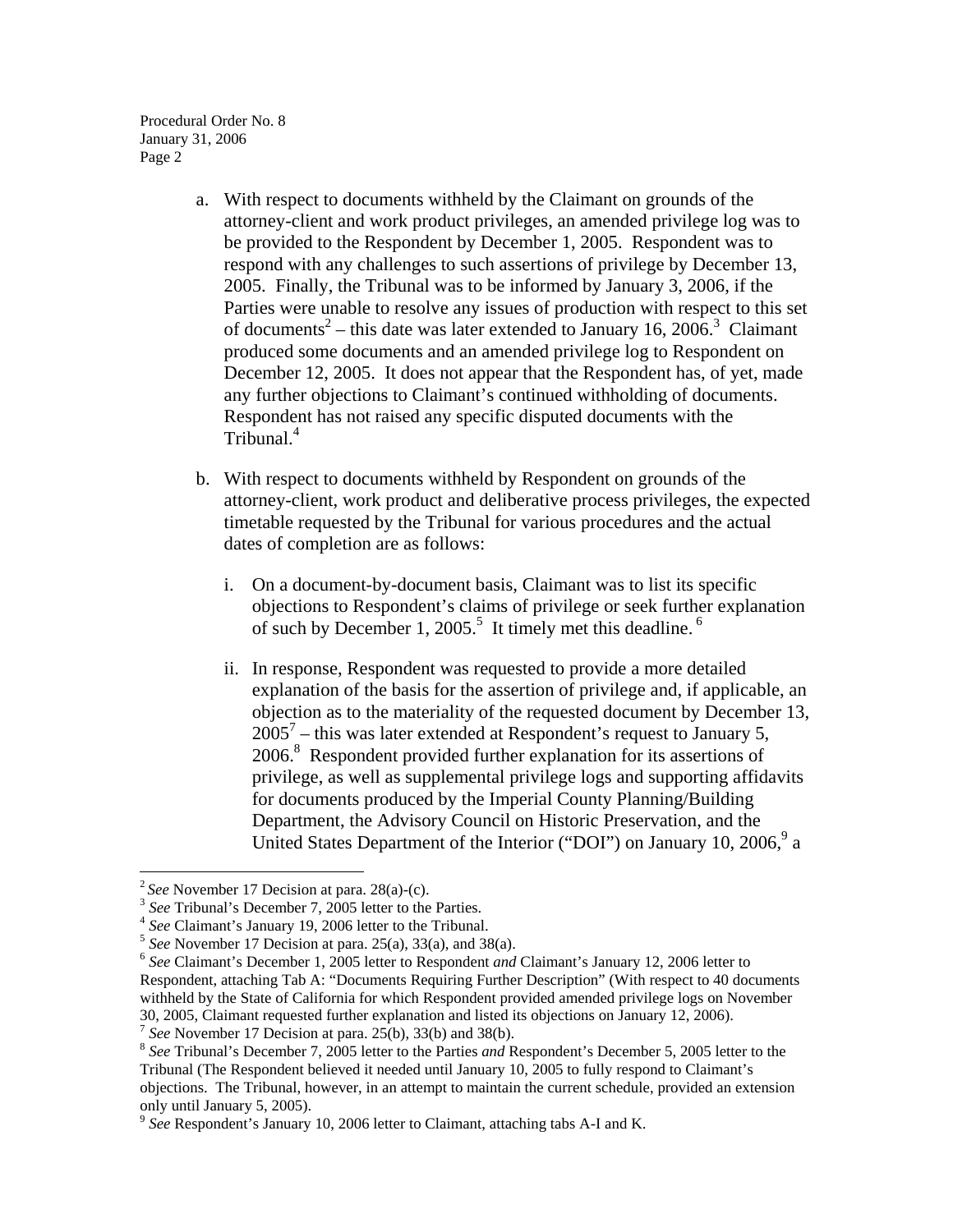> supplemental production and amended log listing additional documents withheld by the DOI on January  $23$ ,  $2006$ ,  $^{10}$  and, on January 26, 2006, a final production and supplemental log of withheld documents from the State of California. $^{11}$

- iii. Should the explanation underlying the assertion on a particular document provided by Respondent not satisfy Claimant, Claimant was to respond by December 22, 2005 with a detailed explanation as to why it believed each assertion of privilege was incorrect or failed based on the standards provided by the Tribunal or why it believed its need for the document was so great and the document otherwise unavailable that its need outweighed Respondent's interest implicit in the privilege.<sup>12</sup> With respect to documents withheld by the DOI, on January 16, 2006, Claimant provided generally applicable explanations as to why it believed Respondent's assertions of privilege with respect to the three broad categories of documents Claimant sought were generally invalid or outweighed by Claimant's own great need.<sup>13</sup> Claimant has not had the opportunity yet to respond to California's amended log submitted by Respondent on January 26, 2006.
- iv. Finally, on January 16, 2006, Claimant was to specify to the Tribunal those withheld documents that, despite its objections and discussions with Respondent, it was still unable to compel from Respondent and still sought.<sup>14</sup> As mentioned above, on January 16, 2006, Claimant explained that it still demanded three broad categories of documents and described its reasons for challenging the continual withholding of these documents, though it did not list the exact documents included within these categories.
- 3. In addition to the correspondence regarding the withholding of documents claimed as privileged, additional communications were sent by the Tribunal and the Parties regarding the possibility of an *in camera* review to resolve outstanding document production disputes:
	- a. On December 9, 2005, Respondent sent a letter to the Tribunal objecting to *in camera* review and, in particular, such a review conducted by the Tribunal.

 $10$  See Respondent's January 23, 2006 letter to Claimant, attaching an amended Tab A.

<sup>&</sup>lt;sup>11</sup> See Respondent's January 26, 2006 letter to Claimant, attaching a State of California Supplemental Expanded Privilege Log.<br><sup>12</sup> *See* November 17 Decision at para. 25(c), 33(c), and 38(c).

<sup>&</sup>lt;sup>13</sup> See Claimant's January 16, 2006 letter to Respondent, attaching Tabs 1-25 of supporting documentation.<br><sup>14</sup> See November 17 Decision at para. 25(d), 33(d) and 38(d) *and* Tribunal's December 7, 2006 letter to the Parties (extending the deadline for this final procedure from January 3 to January 16, 2006).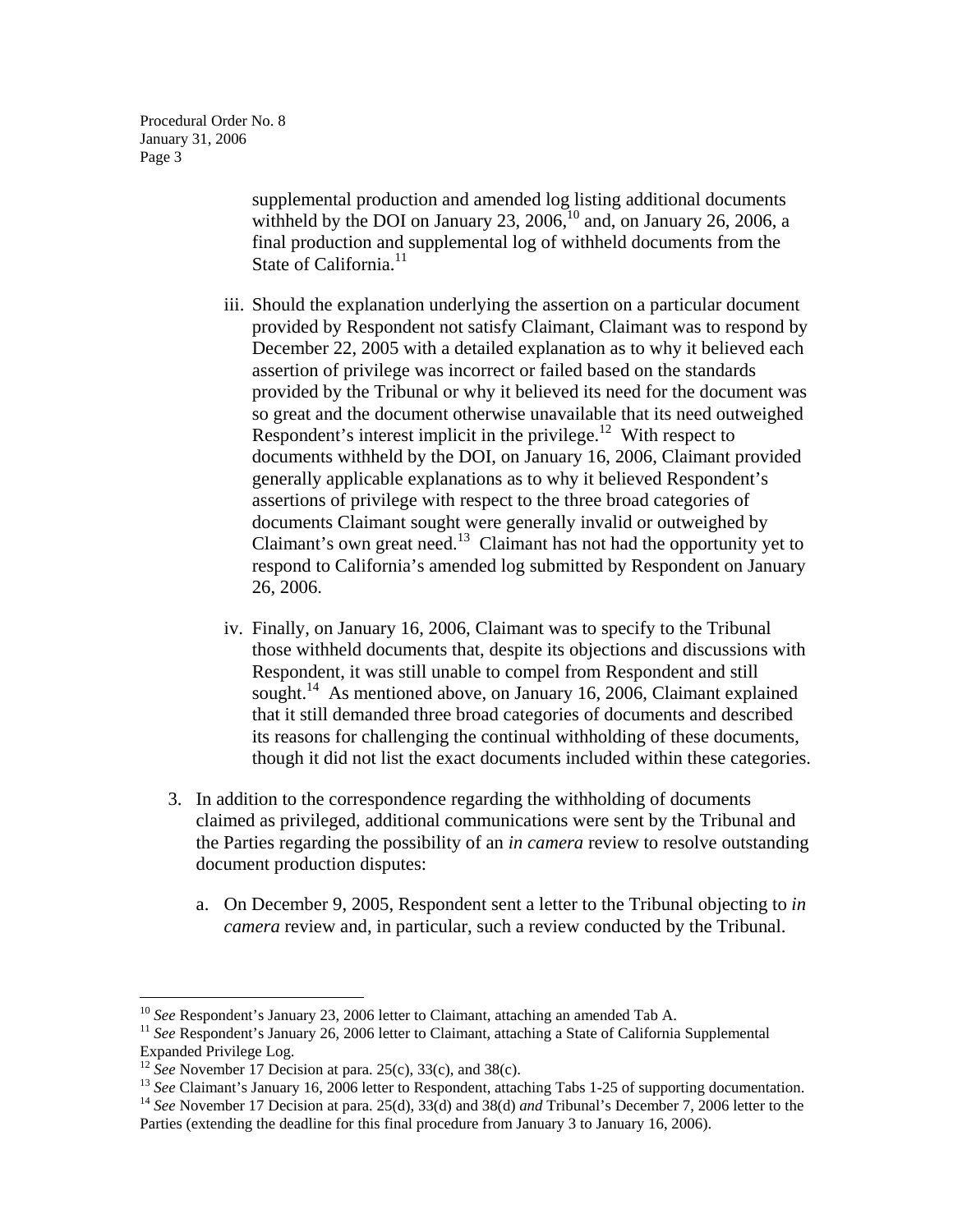- b. On December 16, 2005, the Tribunal informed the Parties that it would suspend discussion of the resolution of final objections until it could meet as a whole with replacement arbitrator Kenneth D. Hubbard.
- c. On December 28, 2005, Claimant filed a lengthy letter and attachments to the Tribunal in support of an *in camera* review by the Tribunal.
- 4. Finally, on January 18, 2006, as the dispute over privileged documents continued and quickly approached the date of Claimant's submission of its memorial, the Parties exchanged correspondence regarding the issue of when to resolve the document production disputes and whether the arbitral schedule, as a whole, needed to be amended in light of the length of the production process.

# **II. The Views of the Parties**

- 5. With respect to possibility of an *in camera* review by the Tribunal of documents remaining in dispute between the Parties, Respondent objects strongly to such a possibility.<sup>15</sup> Respondent asserts that such a review is used only in exceptional circumstances in international arbitration and can only be conducted with unanimous consent of the Parties because of the potentiality of prejudicing the Tribunal. U.S. courts, Respondent explains, also limit their use of *in camera* review to situations where the challenging party makes an adequate evidentiary showing of why the privilege may not be asserted. Additionally, Respondent argues that such a review would fail not only to provide Claimant with any incentive for reducing the number of documents it seeks, but also fail to resolve legal issues of privilege. Respondent thus requests that the Tribunal first determine whether its assertions of privilege are sufficient over each requested document. For Respondent, it is only after the Tribunal reviews these assertions and Claimant's responses to them and only if the Tribunal is still unable to rule on the validity of the privilege assertions, that it should consider *in camera* review. Alternatively, Respondent requests a hearing on the matter.
- 6. Claimant argues *in camera* review is used in international arbitration and that lack of consent by the parties may require modification in the manner in which the review is carried out, but not refusal to conduct such a review.16 Claimant asserts that prejudicing the Tribunal should not be a concern and that such review may be necessary as two of Respondent's claimed privileges, work product and deliberative process, are qualified and thus the content of the withheld documents will be critical for the Tribunal in determining if Claimant's need for the documents outweighs Respondent's interest in protection. Second, Claimant argues that the practice of *in camera* review is well established in federal courts

<sup>&</sup>lt;sup>15</sup> See Respondent's December 9, 2005 letter to the Tribunal.

<sup>&</sup>lt;sup>16</sup> See Claimant's December 28, 2005 letter to the Tribunal.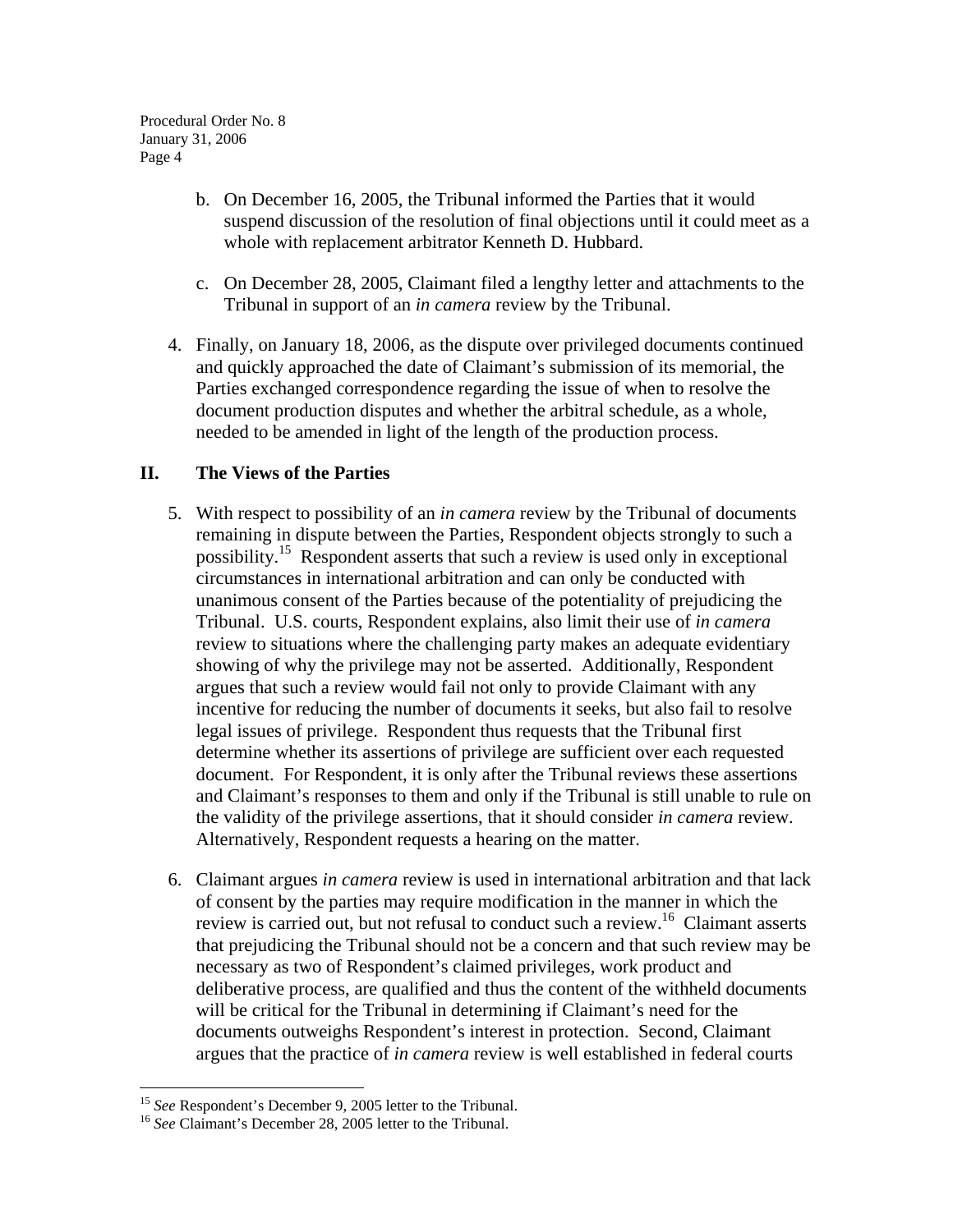> and that no evidentiary showing is required of a challenger until the withholding party proves, by *in camera* review if necessary, that its documents are indeed privileged. Third, Claimant asserts that such a review will be necessary if the Parties cannot reach an agreement, and that the number of documents at issue would not be overwhelming.

- 7. With respect to the potential effects of this lengthy document production process on the arbitral schedule, Claimant states its paramount concern is that the presently scheduled December hearing date be maintained.<sup>17</sup> It explains its preference that neither of the dates scheduled for submitting Claimant's memorial nor Respondent's counter-memorial be amended, but that further briefing and argument of the production issues be postponed until after these submissions. It then proposes that any materials obtained after these filings be included in the Parties' reply and rejoinder.
- 8. Respondent opposes Claimant's proposal to postpone resolution of these document production issues.18 Respondent argues that failure to resolve these issues prior to the submission of the Parties' memorials would undermine its opportunity to fully and fairly present its case. Respondent asserts that the rebuttal nature of the reply and rejoinder should be preserved as Respondent has little time to respond to Claimant's reply and this would be made more difficult if new information was revealed at that time. In addition, Respondent argues that the burden of production has fallen disproportionately on it and thus Claimant's desire to preserve the hearing schedule would be prejudicial to Respondent.

# **III. Decision**

- 9. The Tribunal recognizes that the production of documents phase of this arbitration has been relatively extensive and that this process has been burdensome for the Parties, especially in light of the tight arbitral schedule. The Tribunal appreciates the very considerable effort expended by both Parties to adequately and completely comply with the numerous procedural requirements in a timely manner.
- 10. In keeping with its November 17 Decision, the Tribunal views the next—and hopefully final—step in this production process as being its examination of the validity of claims of privilege on a document-by-document basis, as informed by the privilege logs submitted by the withholding party and the challenges raised by the requesting party. In order to complete this determination, the Tribunal requests the following from the Parties:

 $17$  See Claimant's January 18, 2006 letter to the Tribunal.

<sup>&</sup>lt;sup>18</sup> See Respondent's January 18, 2006 letter to the Tribunal.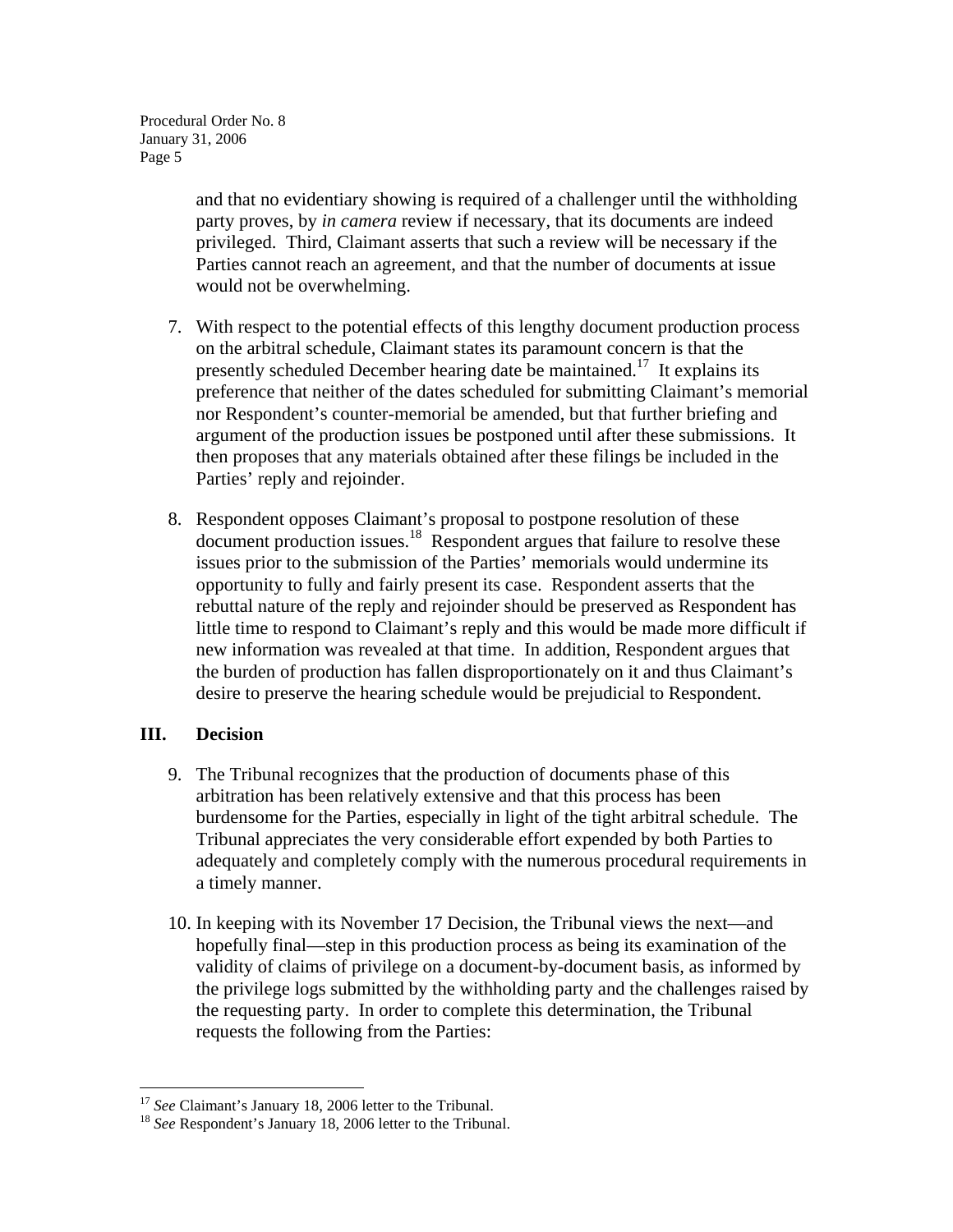- a. From Respondent, a description of any renewed challenges to Claimant's withheld documents—if any remain—with an explanation for such challenges provided on a document-by-document basis, preferably in a table or log format that is easily tied to the privilege log provided to it by Claimant. Should Respondent not seek any further documents from Claimant, please inform the Tribunal of such. The Tribunal requests such information by February 8, 2006.
- b. From Claimant, a challenge to Respondent's assertions of privilege on a document-by-document basis. The Tribunal recognizes the arguments of invalidity and out-weighing that Claimant asserted with respect to three categories of documents generally in its January 16, 2006 letter. In order to enable the Tribunal to examine the validity of claims of privilege on a document-by-document basis, however, the Tribunal requests that Claimant relate each argument to each challenged document with an adequate degree of specificity. Therefore, the Tribunal requests a log or table easily tied to the privilege logs provided to it by Respondent listing each document that Claimant still seeks with an explanation of how the assertion of privilege is incorrect or invalid with respect to that document, or why Claimant's need is so great for that document that this need outweighs Respondent's interest in withholding the document. In addition, if it does not present a large additional burden for Claimant, the Tribunal would like a list of all documents arranged by the arguments against their privileged nature. The Tribunal requests such documents by February 15, 2006.<sup>19</sup>
- c. From either party, any argument on the production issues that remain outstanding. Claimant, for instance, raised certain over-arching issues, like that of waiver,  $^{20}$  which the Tribunal is willing to consider, but feels that it cannot adequately answer at this time. If either party wishes to present further argument, please do so as soon as possible and no later than March 1, 2006.
- 11. If this review of the privilege logs and corresponding challenges is insufficient to enable the Tribunal to adequately determine the validity of all assertions of privilege, the Tribunal will consult further with the Parties about the process to be taken to complete this determination, including the possibility of the confidential review of individual documents by an independent special master. If such a special master were to be appointed, the Tribunal foresees an allocation of the costs of such a procedure on the basis of the requesting party's success in its challenges to assertions of privilege.

 $\overline{a}$ 

<sup>&</sup>lt;sup>19</sup> If Claimant receives any further privilege logs from Respondent after this date, it may have an additional two weeks following the receipt of such logs to present its challenges.

<sup>20</sup> *See* Claimant's January 16, 2006 letter to Respondent at pages 8-9.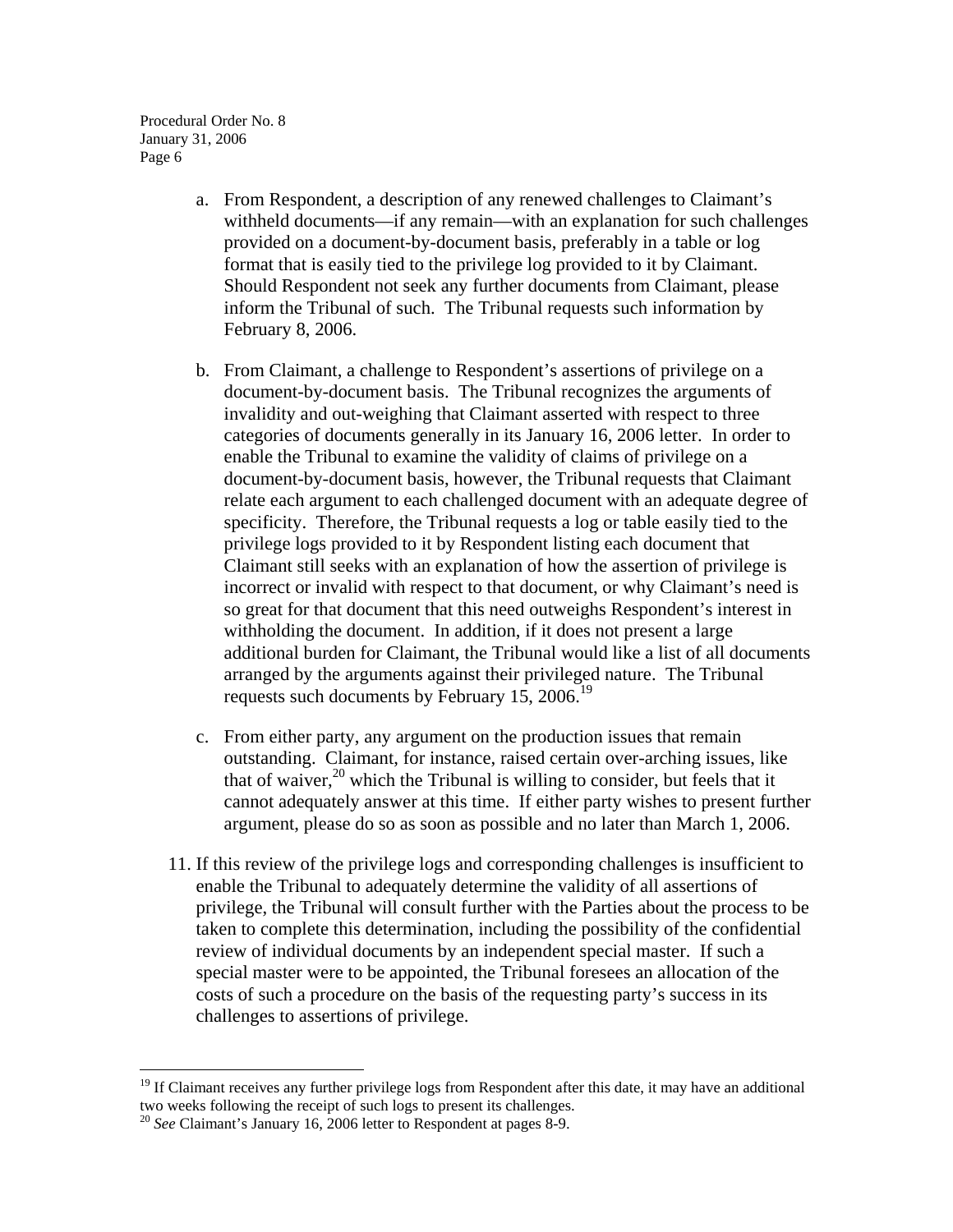> 12. Due to the extensive nature of this document production process and the desire to have evidence available to the Parties prior to their memorial submissions, the Tribunal finds the current arbitral schedule unsustainable. Therefore, despite the desire not to delay the arbitral hearing, the Tribunal determines that the schedule must be extended to accommodate these additional production procedures. In adjusting the schedule, the Tribunal is cognizant of Respondent's arguments that the Parties must be treated equally with respect to the completion of submissions to the Tribunal. The Tribunal notes that Article 15(1) of the UNCITRAL Rules provides that "[s]ubject to these Rules . . . the parties are treated with equality and that at any stage of the proceedings each party is given a full opportunity of presenting its case." As to the requirement that each party be given a full opportunity to present its case, the Tribunal observes that a period of approximately four months to prepare a memorial, whether that be the memorial or counter-memorial, is customarily an adequate amount of time, absent unusual circumstances. A general delay in the proceedings, which as a consequence in theory provides more time to the Claimant for the preparation of its memorial, does not require under Article 15(1), absent unusual circumstances not present in this case, the granting of an equally long extended period of time to the Respondent for the preparation of its counter-memorial. Therefore, the Tribunal amends the arbitral schedule as follows:

| February 8, 2006   | Submission by Respondent of any Renewed Challenges to<br>Claimant's Claims of Privilege          |
|--------------------|--------------------------------------------------------------------------------------------------|
| February 15, 2006  | Submission of Claimant's Revised Challenges to<br>Respondent's Claims of Privilege               |
| March 1, 2006      | Submission of any Additional Party Arguments on<br><b>Outstanding Document Production Issues</b> |
| May 1, 2006:       | Submission of Claimant's Memorial                                                                |
| September 7, 2006: | Submission of Respondent's Counter-Memorial                                                      |
| October 13, 2006:  | Submission of any Art. 1128 Submissions and Non-<br><b>Disputing Party Submissions</b>           |
| November 7, 2006:  | Submission of Claimant's Reply                                                                   |
| January 16, 2007:  | Submission of Respondent's Rejoinder                                                             |
| February 15, 2007: | <b>Submission of Witness Lists</b>                                                               |
| February 22, 2007: | Pre-Hearing Procedural Hearing                                                                   |
| March 26-30, 2007  | Arbitral Hearing                                                                                 |